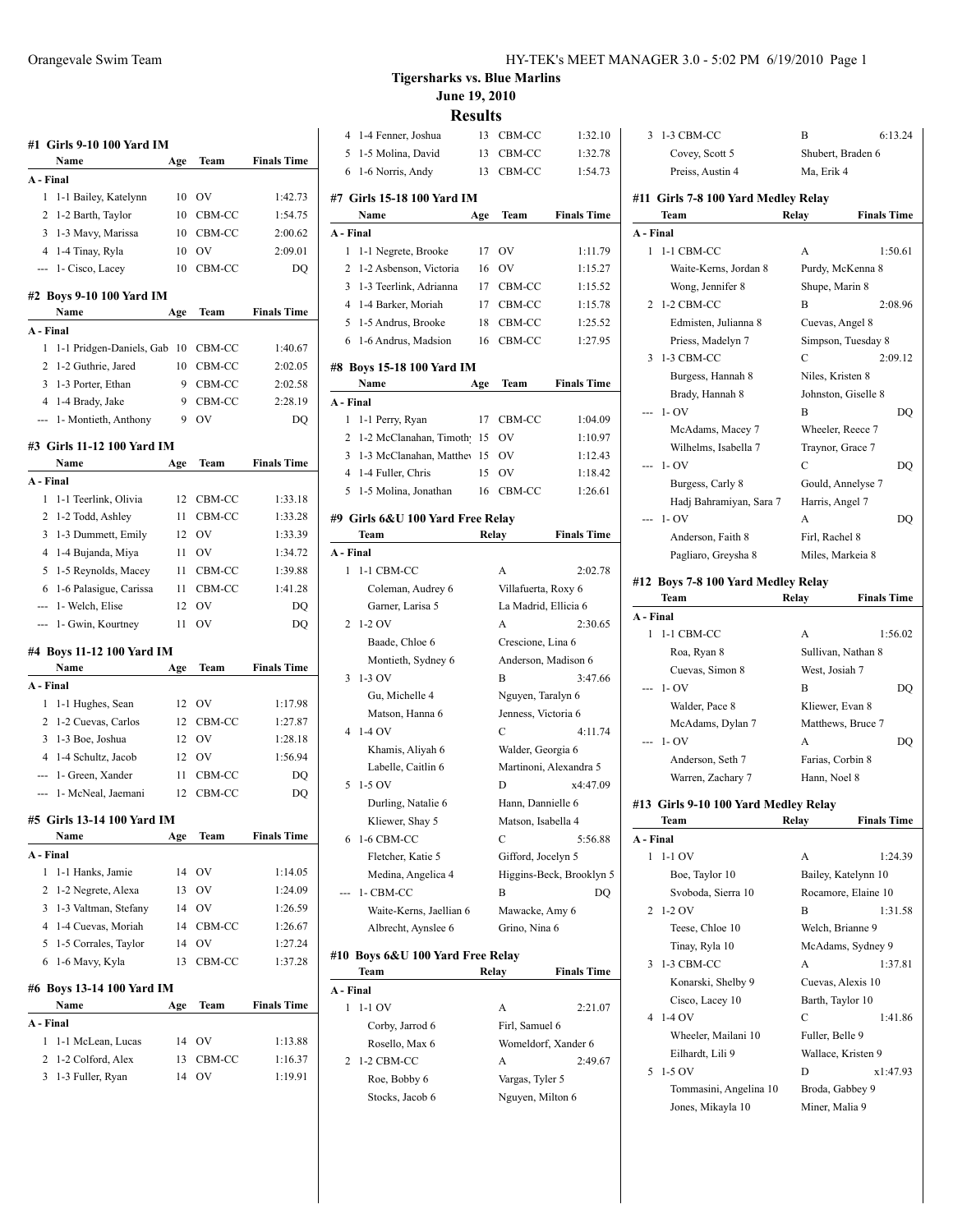| 6              | 1-6 CBM-CC                                        | B                       | 1:58.35             |
|----------------|---------------------------------------------------|-------------------------|---------------------|
|                | Eigenman, Faith 9                                 | Mavy, Marissa 10        |                     |
|                | Edmisten, Isabella 9                              | Nanoo, Krystle 9        |                     |
|                | #14 Boys 9-10 100 Yard Medley Relay               |                         |                     |
|                | Team                                              | Relay                   | <b>Finals Time</b>  |
|                | A - Final                                         |                         |                     |
| 1              | 1-1 CBM-CC                                        | A                       | 1:22.83             |
|                | Pridgen-Daniels, Gabriel 10 Portillo, Marcello 10 |                         |                     |
| $\overline{2}$ | Roa, Jacob 10<br>$1-2$ OV                         | Porter, Ethan 9         |                     |
|                |                                                   | A                       | 1:36.20             |
|                | Dunlap, Ethan 10                                  | Rose, Jakob 9           |                     |
|                | Shaw, Travis 9                                    | Montieth, Anthony 9     |                     |
|                | 1- CBM-CC                                         | B                       | DQ                  |
|                | Brady, Jake 9                                     | Shubert, Tyler 10       |                     |
|                | Guthrie, Jared 10                                 | Monroe, James 9         |                     |
|                | #15 Girls 11-12 200 Yard Medley Relay             |                         |                     |
|                | Team                                              | Relay                   | <b>Finals Time</b>  |
|                | A - Final                                         |                         |                     |
| 1              | $1-1$ OV                                          | A                       | 2:44.95             |
|                | Bujanda, Miya 11                                  | Caravella, Danielle 12  |                     |
|                | Dummett, Emily 12                                 | Gwin, Kourtney 11       |                     |
|                | 2 1-2 CBM-CC                                      | A                       | 2:47.45             |
|                | Palasigue, Carissa 11                             | Teerlink, Olivia 12     |                     |
|                | Todd, Ashley 11                                   | Reynolds, Macey 11      |                     |
| 3              | 1-3 CBM-CC                                        | $\overline{B}$          | 2:59.71             |
|                | Edmisten, Rebecca 11                              | Andrus, Morgan 11       |                     |
|                | McKeown, Kelsi 12                                 | Stacy, Megan 12         |                     |
|                |                                                   |                         | 3:20.72             |
|                | 4 1-4 OV                                          | D                       |                     |
|                | Mansanet, Portia 11                               | Preston-Medina, Hope 11 |                     |
|                | Rose, Shayla 11                                   | Thomas, Claire 11       |                     |
| 5              | 1-5 CBM-CC                                        | $\mathcal{C}$           |                     |
|                | Lewis, Anna 12                                    | Mawacke, Lisette 11     |                     |
|                | Martinez, Isabella 11                             | Lynch, Isabella 11      |                     |
|                | 6 1-6 CBM-CC                                      | D                       |                     |
|                | Lewis, Arica 11                                   | Borrowman, Kelsey 12    | 3:28.75<br>x3:39.14 |
|                | Medina, Arcelia 11                                | Borchardt, Chantal 12   |                     |
| ---            | $1 - OV$                                          | $\mathcal{C}$           |                     |
|                | Warren, Katelyn 11                                | Coyne, May 11           | DO                  |
|                | Higby, Cora 12                                    | Thomas, Chloe 12        |                     |
|                | $1 - OV$                                          | B                       |                     |
|                | Knopp, Cassidy 11                                 | Welch, Elise 12         | DO                  |

#### **#16 Boys 11-12 200 Yard Medley Relay Team Relay Finals Time**

| A - Final |                    |                   |                    |
|-----------|--------------------|-------------------|--------------------|
| 1         | 1-1 CBM-CC         | А                 | 2:33.13            |
|           | Todd, Ryan 12      |                   | McNeal, Jaemani 12 |
|           | Guthrie, Kyle 12   | Higdon, Tom 12    |                    |
|           | $- - 1 - OV$       | А                 | DO                 |
|           | Bourassa, Nolan 12 | Schultz, Jacob 12 |                    |
|           | Boe, Joshua 12     | Hughes, Sean 12   |                    |
|           |                    |                   |                    |

## **Tigersharks vs. Blue Marlins June 19, 2010**

#### **Results** --- 1- OV B DQ

|                | Hutchinson, William 11                 | Guest, Austin 11                           |
|----------------|----------------------------------------|--------------------------------------------|
|                | Leanos, Luke 11                        | Kehler, Kobe 12                            |
|                | 1- CBM-CC                              | В<br>DQ                                    |
|                | Green, Xander 11                       | Cuevas, Carlos 12                          |
|                | Fenner, Timothy 11                     | Gordon, Skyler 11                          |
|                | #17  Girls 13-14 200 Yard Medley Relay |                                            |
|                | Team                                   | Relay<br><b>Finals Time</b>                |
| A - Final      |                                        |                                            |
|                | $1 - 1 - 1$ OV                         | A<br>2:24.60                               |
|                | Corrales, Taylor 14                    | Hanks, Jamie 14                            |
|                | Valtman, Stefany 14                    | Negrete, Alexa 13                          |
| 2              | 1-2 CBM-CC                             | A<br>2:41.33                               |
|                | Sherer, Katy 13                        | DeCesare, Brittany 14                      |
|                | Portillo, Priscilla 13                 | Cuevas, Moriah 14                          |
| ---            | $1 - OV$                               | B<br>DQ                                    |
|                | Graf, Haley 14                         | Miner, Mackenzie 14                        |
|                | Guest, Katie 13                        | Trevino, Riley 13                          |
|                | #18 Boys 13-14 200 Yard Medley Relay   |                                            |
|                | Team                                   | Relay<br><b>Finals Time</b>                |
| A - Final      |                                        |                                            |
|                | 1 1-1 CBM-CC                           | A<br>2:17.42                               |
|                | Andrus, Henry 14                       | Colford, Alex 13                           |
|                | Kemper, Keaton 14                      | Fenner, Joshua 13                          |
| 2              | $1-2$ OV                               | 2:22.51<br>A                               |
|                | McLean, Lucas 14                       | Asbenson, Rydell 13                        |
|                |                                        |                                            |
|                | Fuller, Ryan 14                        | Schultz, Justin 13                         |
|                |                                        |                                            |
|                | #19  Girls 15-18 200 Yard Medley Relay |                                            |
| A - Final      | Team                                   | <b>Finals Time</b><br>Relay                |
| 1              | 1-1 CBM-CC                             | 2:17.97<br>A                               |
|                | Andrus, Brooke 18                      |                                            |
|                | O'Connor, Brenda 18                    | Barker, Moriah 17<br>Teerlink, Adrianna 17 |
|                | $1 - OV$                               | А<br>DQ                                    |
|                | Miner, Natalie 15                      | Clark, Chantel 17                          |
|                | Negrete, Brooke 17                     | Asbenson, Victoria 16                      |
| ---            | 1- CBM-CC                              | В<br>DQ                                    |
|                | Andrus, Madsion 16                     | Rheault, Lynnette 16                       |
|                | Barker, Asriel 16                      | Engel, Audrey 15                           |
|                |                                        |                                            |
|                | #20 Boys 15-18 200 Yard Medley Relay   |                                            |
|                | Team                                   | Relay<br><b>Finals Time</b>                |
| A - Final<br>1 |                                        |                                            |
|                | 1-1 OV                                 | А<br>2:08.22                               |
|                | McClanahan, Timothy 15                 | McClanahan, Matthew 15                     |
| 2              | Mower, Tyler 17<br>1-2 CBM-CC          | Clark, Geramy 15<br>А<br>2:11.45           |
|                | Brady, Zachary 15                      | O'Connor, Timothy 16                       |
|                | Perry, Ryan 17                         | Parsons, Joe 15                            |
| 3              | 1-3 OV                                 | В<br>2:23.32                               |
|                | Fuller, Chris 15                       | Dunlap, Joshua 15                          |

#### **#21 Girls 6&U 25 Yard Free Name Age Team Finals Time A - Final** 1 4-1 La Madrid, Ellicia 6 CBM-CC 25.97 2 4-2 Garner, Larisa 5 CBM-CC 32.89 3 4-3 Coleman, Audrey 6 CBM-CC 33.63 4 4-4 Crescione, Lina 6 OV 34.56 5 4-5 Anderson, Madison 6 OV 35.24 6 4-6 Baade, Chloe 6 OV 36.67 7 4-7 Montieth, Sydney 6 OV 48.48 --- 4- Villafuerta, Roxy 6 CBM-CC DQ **B - Final** 9 3-1 Grino, Nina 6 CBM-CC 30.84 10 3-2 Waite-Kerns, Jaellian 6 CBM-CC 32.20 11 3-3 Jenness, Victoria 6 OV 36.33 12 3-4 Matson, Hanna 6 OV 44.24 13 3-5 Albrecht, Aynslee 6 CBM-CC 48.43 14 3-6 Gu, Michelle 4 OV 1:30.51 --- 3- Mawacke, Amy 6 CBM-CC DQ **C - Final** 17 2-1 Martinoni, Alexandra 5 OV 40.66 18 2-2 Fletcher, Katie 5 CBM-CC 43.61 19 2-3 Labelle, Caitlin 6 OV 47.25 20 2-4 Khamis, Aliyah 6 OV 1:04.32 21 2-5 Walder, Georgia 6 OV 1:05.75 22 2-6 Higgins-Beck, Brook 5 CBM-CC 1:18.41 23 2-7 Medina, Angelica 4 CBM-CC 1:21.27 --- 2- Gifford, Jocelyn 5 CBM-CC DQ **D - Final** 25 1-1 Kliewer, Shay 5 OV 1:02.24 26 1-2 Hann, Dannielle 6 OV 1:16.20 27 1-3 Durling, Natalie 6 OV 1:23.13 28 1-4 Matson, Isabella 4 OV 1:24.41 **#22 Boys 6&U 25 Yard Free Name Age Team Finals Time A - Final** 1 3-1 Nguyen, Milton 6 CBM-CC 25.54 2 3-2 Corby, Jarrod 6 OV 31.28 3 3-3 Womeldorf, Xander 6 OV 31.42 4 3-4 Rosello, Max 6 OV 31.98 5 3-5 Firl, Samuel 6 OV 40.74 6 3-6 Stocks, Jacob 6 CBM-CC 45.32 **B - Final** 9 2-1 Penman, Logan 6 OV 37.57 10 2-2 Roe, Bobby 6 CBM-CC 50.11 11 2-3 Matthews, Logan 5 OV 1:04.36 12 2-4 Preiss, Austin 4 CBM-CC 1:04.61 13 2-5 Shubert, Braden 6 CBM-CC 1:16.59 **C - Final** 17 1-1 Ma, Erik 4 CBM-CC 1:58.10 18 1-2 Gifford, Dillion 6 CBM-CC 2:15.99 --- 1- Shupe, Troy 4 CBM-CC DQ --- 1- Sweet, Devin 5 CBM-CC DQ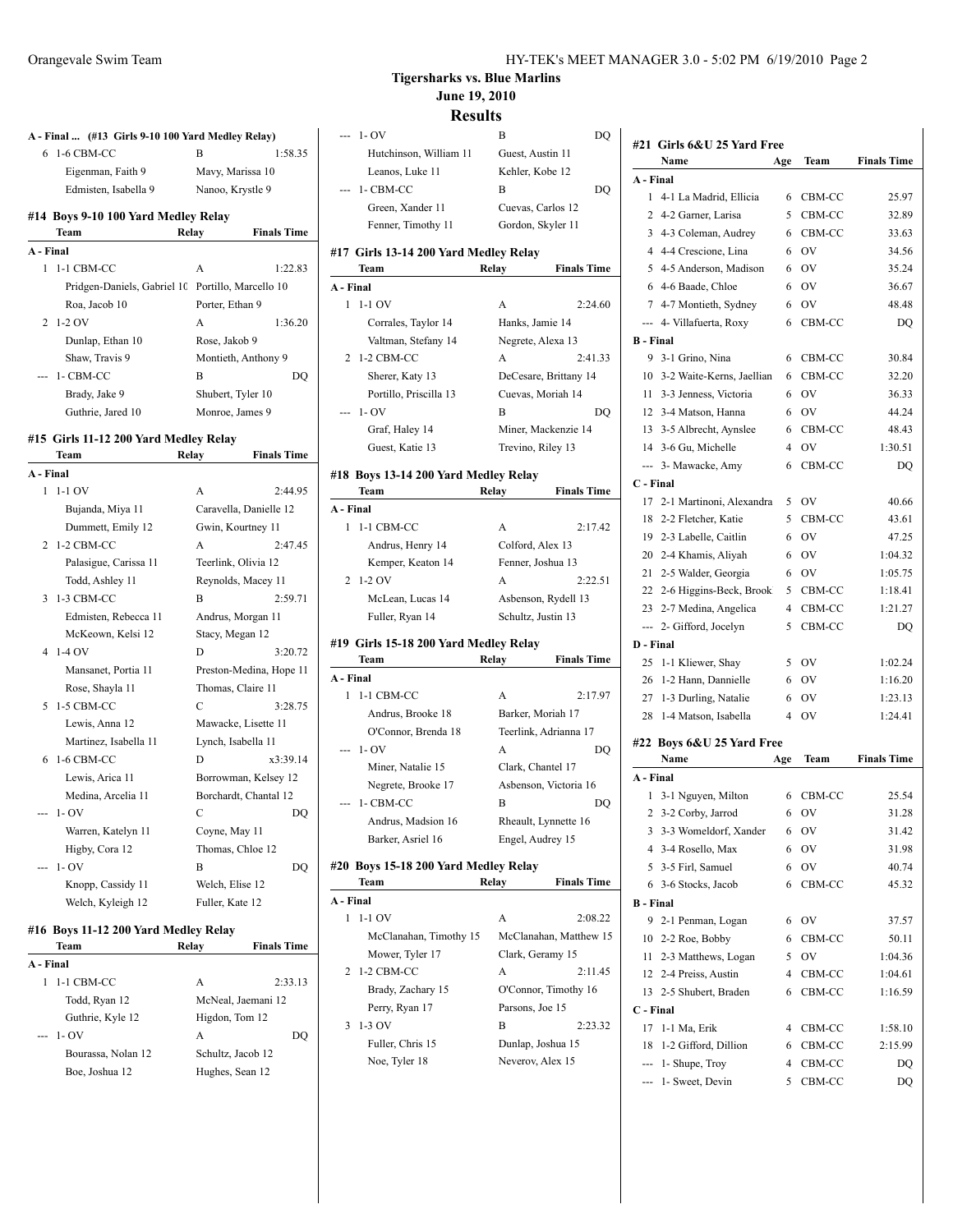|                  |                           |     |        | <b>Finals Time</b> |
|------------------|---------------------------|-----|--------|--------------------|
|                  | Name                      | Age | Team   |                    |
| A - Final        |                           |     |        |                    |
| 1                | 4-1 Wong, Jennifer        | 8   | CBM-CC | 19.71              |
|                  | 2 4-2 Anderson, Faith     | 8   | OV     | 21.22              |
|                  | 3 4-3 Shupe, Marin        | 8   | CBM-CC | 22.21              |
|                  | 4 4-4 Miles, Markeia      | 8   | OV     | 23.23              |
| 5.               | 4-5 Simpson, Tuesday      | 8   | CBM-CC | 24.73              |
|                  | 6 4-6 Wilhelms, Isabella  | 7   | OV     | 28.46              |
| <b>B</b> - Final |                           |     |        |                    |
|                  | 9 3-1 Burgess, Hannah     | 8   | CBM-CC | 23.15              |
|                  | 10 3-2 Edmisten, Julianna | 8   | CBM-CC | 24.37              |
| 11               | 3-3 Burgess, Carly        | 8   | OV     | 26.32              |
|                  | 12 3-4 Cuevas, Angel      | 8   | CBM-CC | 26.45              |
|                  | 13 3-5 Tobin, Kylee       | 8   | OV     | 26.66              |
|                  | 14 3-6 McAdams, Macey     | 7   | OV     | 32.45              |
| 15               | 3-7 Gould, Annelyse       | 7   | OV     | 33.42              |
|                  | C - Final                 |     |        |                    |
| 17               | 2-1 Brady, Hannah         | 8   | CBM-CC | 26.67              |
| 18               | 2-2 Johnston, Giselle     | 8   | CBM-CC | 27.79              |
| 19               | 2-3 Pagliaro, Greysha     | 8   | OV     | 28.79              |
|                  | 20 2-4 Traynor, Grace     | 7   | OV     | 35.42              |
| 21               | 2-5 Hadj Bahramiyan, Sa   | 7   | OV     | 38.38              |
| 22               | 2-6 Hadler, Alexandria    | 8   | CBM-CC | 46.34              |
|                  | 23 2-7 Harris, Angel      | 7   | OV     | 49.12              |
| D - Final        |                           |     |        |                    |
| 25               | 1-1 Mavy, Emma            | 7   | CBM-CC | 40.89              |
| 26               | 1-2 Crader, Marcella      | 7   | CBM-CC | 44.60              |

#### **#24 Boys 7-8 25 Yard Free**

|                  | Name                        | Age | Team      | <b>Finals Time</b> |
|------------------|-----------------------------|-----|-----------|--------------------|
| A - Final        |                             |     |           |                    |
| 1                | 2-1 Sullivan, Nathan        | 8   | CBM-CC    | 20.19              |
| $\overline{2}$   | 2-2 Walder, Pace            | 8   | OV        | 24.75              |
| 3                | 2-3 Rooney, Liam            | 7   | OV        | 26.44              |
| 4                | 2-4 Roa, Ryan               | 8   | CBM-CC    | 27.05              |
| 5                | 2-5 Anderson, Seth          | 7   | OV        | 27.22              |
|                  | 6 2-6 Kliewer, Evan         | 8   | OV        | 27.39              |
| <b>B</b> - Final |                             |     |           |                    |
| 9                | 1-1 McAdams, Dylan          | 7   | OV        | 23.52              |
| 10               | 1-2 Farias, Corbin          | 8   | OV        | 32.52              |
| 11               | 1-3 Heath, Jackson          | 7   | OV        | 36.64              |
| 12               | 1-4 Matthews, Bruce         | 7   | <b>OV</b> | 39.97              |
| 13               | 1-5 Shaw, Dylan             | 7   | OV        | 40.40              |
| 14               | 1-6 Hann, Noel              | 8   | OV        | 44.28              |
|                  | #25 Girls 9-10 25 Yard Free |     |           |                    |
|                  | Name                        | Age | Team      | <b>Finals Time</b> |
| A - Final        |                             |     |           |                    |
| 1                | 3-1 Bailey, Katelynn        | 10  | OV        | 16.72              |
| 2                | 3-2 Teese, Chloe            | 10  | OV        | 18.07              |
| 3                | 3-3 Cisco, Lacey            | 10  | CBM-CC    | 18.38              |
| $\overline{4}$   | 3-4 Tommasini, Angelina     | 10  | OV        | 20.56              |
| 5                | 3-5 Konarski, Shelby        | 9   | CBM-CC    | 21.09              |
| 6                | 3-6 Barth, Taylor           | 10  | CBM-CC    | 22.13              |

**Tigersharks vs. Blue Marlins June 19, 2010 Results**

|                  |                              | Results |                |                    |
|------------------|------------------------------|---------|----------------|--------------------|
|                  | 7 3-7 Nanoo, Krystle         | 9       | CBM-CC         | 22.32              |
| 8                | 3-8 Broda, Gabbey            | 9       | OV             | 24.05              |
| <b>B</b> - Final |                              |         |                |                    |
|                  | 9 2-1 Wallace, Kristen       | 9       | OV             | 20.60              |
|                  | 10 2-2 Zimmer, Hannah        | 9       | OV             | 21.01              |
|                  | 11 2-3 Edmisten, Isabella    | 9       | CBM-CC         | 22.99              |
|                  | 12 2-4 Miner, Malia          | 9       | OV             | 25.55              |
| C - Final        |                              |         |                |                    |
| 17               | 1-1 Welch, Brianne           | 9       | OV             | 17.03              |
| 18               | 1-2 Schaffner, Amanda        | 10      | OV             | 20.22              |
| 19               | 1-3 Wheeler, Mailani         | 10      | OV             | 20.38              |
|                  | 20 1-4 McAdams, Sydney       | 9       | OV             | 22.19              |
|                  | 21 1-5 Nagy, Lily            | 10      | OV             | 25.82              |
| 22               | 1-6 Eigenman, Faith          | 9       | CBM-CC         | 26.98              |
| 23               | 1-7 Pierre-Russo, Naomi      | 9       | OV             | 31.56              |
| 24               | 1-8 Reyes, Alicia            | 9       | CBM-CC         | 39.11              |
|                  | #26 Boys 9-10 25 Yard Free   |         |                |                    |
|                  | Name                         | Age     | Team           | <b>Finals Time</b> |
| A - Final        |                              |         |                |                    |
| 1                | 2-1 Pridgen-Daniels, Gab     | 10      | CBM-CC         | 16.35              |
|                  | 2 2-2 Rose, Jakob            | 9       | OV             | 19.37              |
|                  | 3 2-3 Porter, Ethan          | 9       | CBM-CC         | 19.75              |
|                  | 4 2-4 Montieth, Anthony      | 9       | O <sub>V</sub> | 19.87              |
|                  | 5 2-5 Shubert, Tyler         | 10      | CBM-CC         | 20.59              |
| 6                | 2-6 Shaw, Travis             | 9       | OV             | 21.12              |
| 7                | 2-7 Bourassa, Adrien         | 10      | OV             | 22.04              |
| 8                | 2-8 Powell, Jacob            | 9       | CBM-CC         | 27.39              |
| <b>B</b> - Final |                              |         |                |                    |
| 9                | 1-1 Caron, Reed              | 9       | <b>OV</b>      | 21.96              |
| 10               | 1-2 Holden, Max              | 9       | <b>OV</b>      | 23.32              |
| 11               | 1-3 Dunlap, Ethan            | 10      | <b>OV</b>      | 23.94              |
| 12               | 1-4 Sheppard, Luke           | 10      | <b>OV</b>      | 26.45              |
| 13               | 1-5 Thomasson, Nathanie      | 10      | OV             | 27.85              |
|                  | 14 1-6 Turley, Branden       | 9       | CBM-CC         | 29.00              |
| 15               | 1-7 Tallent, Ethan           | 9       | OV             | 36.11              |
|                  |                              |         |                |                    |
|                  | #27 Girls 11-12 50 Yard Free |         |                |                    |
|                  | Name                         | Age     | Team           | <b>Finals Time</b> |
|                  | <b>Final</b>                 |         |                |                    |
| 1                | 4-1 Gwin, Kourtney           | 11      | OV             | 31.48              |
| 2                | 4-2 Higby, Cora              | 12      | OV             | 33.94              |
| 3                | 4-3 Teerlink, Olivia         | 12      | CBM-CC         | 35.49              |
|                  | 4 4-4 Caravella, Danielle    | 12      | OV             | 36.30              |
| 5                | 4-5 Bujanda, Miya            | 11      | OV             | 36.38              |
|                  | 6 4-6 McKeown, Kelsi         | 12      | CBM-CC         | 36.57              |
|                  | 7 4-7 Andrus, Morgan         | 11      | CBM-CC         | 38.75              |
| 8                | 4-8 Mawacke, Lisette         | 11      | CBM-CC         | 40.24              |
| <b>B</b> - Final |                              |         |                |                    |
| 9                | 3-1 Stacy, Megan             | 12      | CBM-CC         | 35.38              |
| 10               | 3-2 Thomas, Chloe            | 12      | OV             | 37.86              |
| 11               | 3-3 Preston-Medina, Hop      | 11      | OV             | 39.24              |
| 12               | 3-4 Edmisten, Rebecca        | 11      | CBM-CC         | 39.61              |
| 13               | 3-5 Thomas, Claire           | 11      | OV             | 41.66              |
| 14               | 3-6 Warren, Katelyn          | 11      | OV             | 44.97              |

|                  | C - Final                            |     |           |                    |
|------------------|--------------------------------------|-----|-----------|--------------------|
| 17               | 2-1 Mansanet, Portia                 | 11  | <b>OV</b> | 40.59              |
| 18               | 2-2 Medina, Arcelia                  | 11  | CBM-CC    | 41.85              |
| 19               | 2-3 Knopp, Cassidy                   | 11  | OV        | 42.98              |
| 20               | 2-4 Borchardt, Chantal               | 12  | CBM-CC    | 45.17              |
| 21               | 2-5 Coyne, May                       | 11  | <b>OV</b> | 45.27              |
| 22               | 2-6 Martinez, Isabella               | 11  | CBM-CC    | 46.42              |
| 23               | 2-7 Rose, Shayla                     | 11  | OV        | 48.92              |
| 24               | 2-8 Lewis, Arica                     | 11  | CBM-CC    | 49.93              |
| D - Final        |                                      |     |           |                    |
| 25               | 1-1 Welch, Kyleigh                   | 12  | <b>OV</b> | 31.71              |
| 26               | 1-2 Borrowman, Kelsey                | 12  | CBM-CC    | 36.16              |
| 27               | 1-3 Graf, Ashley                     | 12  | <b>OV</b> | 38.80              |
| 28               | 1-4 Rea, Julia                       | 11  | <b>OV</b> | 47.87              |
| 29               | 1-5 Lewis, Anna                      | 12  | CBM-CC    | 48.12              |
| 30               | 1-6 Sheppard, Brooklyn               | 11  | OV        | 50.30              |
|                  | #28 Boys 11-12 50 Yard Free          |     |           |                    |
|                  | Name                                 | Age | Team      | <b>Finals Time</b> |
| A - Final        |                                      |     |           |                    |
| 1                | 2-1 Hughes, Sean                     | 12  | OV        | 30.89              |
| 2                | 2-2 Higdon, Tom                      | 12  | CBM-CC    | 30.90              |
| 3                | 2-3 Guthrie, Kyle                    | 12  | CBM-CC    | 31.66              |
| 4                | 2-4 Guest, Austin                    | 11  | OV        | 39.23              |
| 5                | 2-5 Fenner, Timothy                  | 11  | CBM-CC    | 45.40              |
| 6                | 2-6 Bourassa, Nolan                  | 12  | <b>OV</b> | 47.61              |
| 7                | 2-7 Leanos, Luke                     | 11  | OV        | 50.36              |
| <b>B</b> - Final |                                      |     |           |                    |
| 9                | 1-1 Watson, Caleb                    | 11  | <b>OV</b> | 43.96              |
| 10               | 1-2 Rea, Daniel                      | 12  | OV        | 55.30              |
|                  |                                      |     |           |                    |
| 11               | 1-3 Hutchinson, William              | 11  | OV        | 58.70              |
|                  |                                      |     |           |                    |
|                  | #29 Girls 13-14 50 Yard Free<br>Name |     |           |                    |
| A - Final        |                                      | Age | Team      | <b>Finals Time</b> |
| 1                | 2-1 Hanks, Jamie                     | 14  | OV        | 29.50              |
| 2                | 2-2 Negrete, Alexa                   | 13  | <b>OV</b> | 33.50              |
| 3                | 2-3 Valtman, Stefany                 | 14  | OV        | 33.87              |
| 4                | 2-4 Miner, Mackenzie                 | 14  | <b>OV</b> | 34.33              |
| 5                | 2-5 Green, Kara                      | 13  | CBM-CC    | 37.39              |
| 6                | 2-6 DeCesare, Brittany               | 14  | CBM-CC    | 37.71              |
| 7                | 2-7 Mavy, Kyla                       | 13  | CBM-CC    | 39.37              |
| 8                | 2-8 Sherer, Katy                     | 13  | CBM-CC    | 40.25              |
| <b>B</b> - Final |                                      |     |           |                    |
| 9                | 1-1 Guest, Katie                     | 13  | <b>OV</b> | 34.26              |
| 10               | 1-2 Thomasson, Sophia                | 13  | OV        | 38.84              |
| 11               | 1-3 Graf, Haley                      | 14  | OV        | 39.97              |
| 12               | 1-4 Mekata, Midori                   | 13  | CBM-CC    | 41.96              |
|                  |                                      |     |           |                    |
|                  | #30 Boys 13-14 50 Yard Free<br>Name  | Age | Team      | <b>Finals Time</b> |
| A - Final        |                                      |     |           |                    |
| 1                | 1-1 Kemper, Keaton                   | 14  | CBM-CC    | 27.43              |
| 2                | 1-2 Andrus, Henry                    | 14  | CBM-CC    | 30.79              |
| 3                | 1-3 Asbenson, Rydell                 | 13  | OV        | 32.56              |
| 4                | 1-4 Molina, David                    | 13  | CBM-CC    | 34.31              |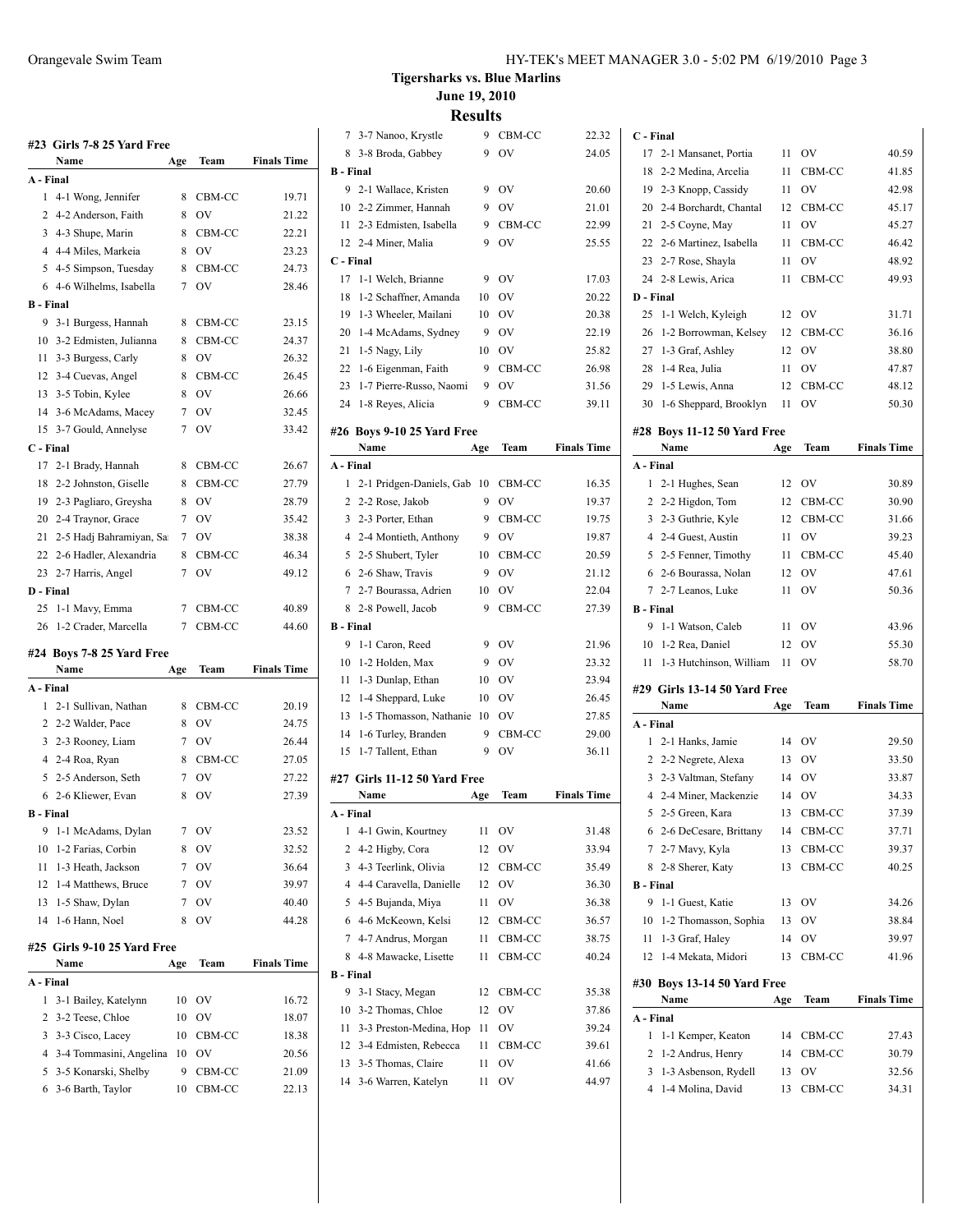|  | HY-TEK's MEET MANAGER 3.0 - 5:02 PM 6/19/2010 Page 4 |  |
|--|------------------------------------------------------|--|
|--|------------------------------------------------------|--|

**Tigersharks vs. Blue Marlins June 19, 2010**

**Results** 

|                        | A - Final  (#30 Boys 13-14 50 Yard Free) |          |                    |                         | 19                                |
|------------------------|------------------------------------------|----------|--------------------|-------------------------|-----------------------------------|
| 5                      | 1-5 Fenner, Joshua                       | 13       | CBM-CC             | 34.43                   |                                   |
|                        | 6 1-6 Schultz, Justin                    | 13       | OV                 | 37.92                   |                                   |
|                        | 7 1-7 Dunlap, Caleb 13 OV                |          |                    | 40.88                   |                                   |
|                        |                                          |          |                    |                         | #34                               |
|                        | #31 Girls 15-18 50 Yard Free             |          |                    |                         |                                   |
|                        | Name                                     | Age      |                    | <b>Team</b> Finals Time | A - 1                             |
| A - Final              |                                          |          |                    |                         | $\mathbf{1}$                      |
|                        | 1 2-1 Barker, Moriah                     | 17       | CBM-CC             | 27.48                   | $\overline{2}$                    |
|                        | 2 2-2 Miner, Natalie                     | 15       | OV                 | 27.93                   | 3                                 |
|                        | 3 2-3 Negrete, Brooke                    |          | 17 OV              | 27.96                   | 4                                 |
|                        | 4 2-4 O'Connor, Brenda                   |          | 18 CBM-CC          | 28.63                   | 5                                 |
|                        | 5 2-5 Teerlink, Adrianna                 |          | 17 CBM-CC          | 30.44                   | 6                                 |
|                        | 6 2-6 Engel, Audrey                      |          | 15 CBM-CC          | 30.67                   | 7<br>8                            |
| <b>B</b> - Final<br>9. |                                          |          |                    |                         |                                   |
|                        | 1-1 Corona, Elianna                      |          | 15 CBM-CC          | 32.64                   | $B - I$<br>9                      |
|                        | 10 1-2 Andrus, Madsion                   | 16<br>15 | CBM-CC<br>$CBM-CC$ | 34.91<br>36.38          | 10                                |
|                        | 11 1-3 Turley, Shelby                    |          |                    |                         | ---                               |
|                        | #32 Boys 15-18 50 Yard Free              |          |                    |                         |                                   |
|                        | Name<br>Age                              |          |                    | <b>Team</b> Finals Time |                                   |
| A - Final              |                                          |          |                    |                         | $C - 1$                           |
|                        | 1 2-1 Perry, Ryan                        | 17       | CBM-CC             | 24.92                   | 17                                |
|                        | 2 2-2 Noe, Tyler                         | 18       | <b>OV</b>          | 25.88                   | ---                               |
|                        | 3 2-3 McClanahan, Timoth 15              |          | <b>OV</b>          | 27.13                   |                                   |
|                        | 4 2-4 Clark, Geramy                      | 15       | OV                 | 27.37                   |                                   |
|                        | 5 2-5 Parsons, Joe                       | 15       | CBM-CC             | 27.90                   |                                   |
|                        | 6 2-6 Mower, Tyler                       | 17       | <b>OV</b>          | 28.29                   | #35                               |
|                        | 7 2-7 O'Connor, Timothy 16               |          | CBM-CC             | 29.24                   |                                   |
| <b>B</b> - Final       |                                          |          |                    |                         | A - 1                             |
|                        | 9 1-1 McClanahan, Matthey 15 OV          |          |                    | 27.62                   | $\mathbf{1}$                      |
|                        | 10 1-2 Dunlap, Joshua                    | 15       | OV                 | 30.84                   | $\overline{\mathbf{c}}$           |
|                        | 11 1-3 Neverov, Alex                     | 15       | OV                 | 33.87                   | 3                                 |
|                        | #33 Girls 6&U 25 Yard Back               |          |                    |                         | 4                                 |
|                        | Name<br>Age                              |          | Team               | <b>Finals Time</b>      | 5                                 |
| A - Final              |                                          |          |                    |                         | 6                                 |
|                        | 1 3-1 La Madrid, Ellicia                 |          | 6 CBM-CC           | 33.31                   | 7                                 |
|                        | 2 3-2 Albrecht, Aynslee                  |          | 6 CBM-CC           | 41.38                   |                                   |
|                        | 3 3-3 Jenness, Victoria                  | 6        | <b>OV</b>          | 43.38                   | $B - I$                           |
|                        | 4 3-4 Garner, Larisa                     |          | 5 CBM-CC           | 43.73                   | 9                                 |
|                        | 5 3-5 Waite-Kerns, Jaellian              | 6        | CBM-CC             | 44.46                   | 10                                |
|                        | 6 3-6 Montieth, Sydney                   | 6        | OV                 | 47.08                   | 11                                |
|                        | 7 3-7 Anderson, Madison                  | 6        | <b>OV</b>          | 49.22                   | 12                                |
|                        | 8 3-8 Crescione, Lina                    | 6        | <b>OV</b>          | 49.75                   | 13                                |
| <b>B</b> - Final       |                                          |          |                    |                         | ---<br>---                        |
|                        | 9 2-1 Grino, Nina                        | 6        | CBM-CC             | 39.20                   |                                   |
|                        | 10 2-2 Coleman, Audrey                   | 6        | CBM-CC             | 47.21                   | $\mathbf{C}$ - $\mathbf{I}$<br>17 |
|                        | 11 2-3 Labelle, Caitlin                  | 6        | <b>OV</b>          | 59.36                   | 18                                |
|                        | 12 2-4 Villafuerta, Roxy                 | 6        | CBM-CC             | 1:05.75                 | 19                                |
|                        | 13 2-5 Baade, Chloe                      | 6        | <b>OV</b>          | 1:09.60                 |                                   |
| ---                    | 2- Fletcher, Katie                       | 5        | CBM-CC             | DQ                      | #36                               |
| C - Final              |                                          |          |                    |                         |                                   |
| 17                     | 1-1 Higgins-Beck, Brook                  | 5        | CBM-CC             | 59.27                   | A - 1                             |
| 18                     | 1-2 Mawacke, Amy                         | 6        | CBM-CC             | 1:06.01                 | 1                                 |
|                        |                                          |          |                    |                         | $\overline{\mathbf{c}}$           |

| 19               | 1-3 Khamis, Aliyah         | 6              | OV           | 1:16.24            |
|------------------|----------------------------|----------------|--------------|--------------------|
|                  | --- 1- Medina, Angelica    | $\overline{4}$ | CBM-CC       | DQ                 |
|                  | --- 1- Gifford, Jocelyn    | 5              | CBM-CC       | DQ                 |
|                  |                            |                |              |                    |
|                  | #34 Boys 6&U 25 Yard Back  |                |              |                    |
|                  | Name                       | Age            | Team         | <b>Finals Time</b> |
| A - Final<br>1   |                            |                |              |                    |
|                  | 3-1 Nguyen, Milton         | 6              | CBM-CC       | 34.86              |
|                  | 2 3-2 Firl, Samuel         | 6              | OV           | 43.01              |
|                  | 3 3-3 Corby, Jarrod        | 6              | <b>OV</b>    | 43.86              |
|                  | 4 3-4 Womeldorf, Xander    | 6              | OV           | 46.34              |
|                  | 5 3-5 Stocks, Jacob        | 6              | CBM-CC       | 47.37              |
|                  | 6 3-6 Rosello, Max         | 6              | <b>OV</b>    | 47.95              |
|                  | 7 3-7 Roe, Bobby           | 6              | CBM-CC       | 56.02              |
|                  | 8 3-8 Vargas, Tyler        | 5.             | CBM-CC       | 1:09.41            |
| <b>B</b> - Final |                            |                |              |                    |
| 9                | 2-1 Shubert, Braden        | 6              | CBM-CC       | 58.31              |
|                  | 10 2-2 Matthews, Logan     | 5              | OV           | 1:00.31            |
|                  | --- 2- Covey, Scott        | 5              | CBM-CC       | DQ                 |
|                  | --- 2- Sweet, Devin        | 5              | CBM-CC       | DQ                 |
|                  | --- 2- Penman, Logan       | 6              | OV           | DQ                 |
| C - Final        |                            |                |              |                    |
|                  | 17 1-1 Preiss, Austin      | $\overline{4}$ | CBM-CC       | 1:36.54            |
|                  | --- 1- Ma, Erik            |                | 4 CBM-CC     | DQ                 |
|                  | --- 1- Gifford, Dillion    | 6              | CBM-CC       | DQ                 |
|                  | $- - 1$ - Shupe, Troy      | 4              | CBM-CC       | DQ                 |
|                  | #35 Girls 7-8 25 Yard Back |                |              |                    |
|                  | Name                       | Age            | Team         | <b>Finals Time</b> |
| A - Final        |                            |                |              |                    |
| 1                | 3-1 Waite-Kerns, Jordan    | 8              | CBM-CC       | 25.02              |
|                  | 2 3-2 Edmisten, Julianna   | 8              | CBM-CC       | 28.99              |
| 3                | 3-3 Burgess, Hannah        | 8              | CBM-CC       | 30.72              |
|                  | 4 3-4 Priess, Madelyn      | 7              | CBM-CC       | 30.94              |
|                  | 5 3-5 Tobin, Kylee         | 8              | <b>OV</b>    | 31.11              |
|                  | 6 3-6 Firl, Rachel         | 8              | <b>OV</b>    | 33.94              |
|                  | 7 3-7 Hadj Bahramiyan, Sa  | $7^{\circ}$    | <b>OV</b>    | 41.60              |
|                  | --- 3- Traynor, Grace      | 7              | OV           | DQ                 |
| <b>B</b> - Final |                            |                |              |                    |
| 9                | 2-1 Niles, Kristen         | 8              | CBM-CC       | 38.08              |
| 10               | 2-2 Pagliaro, Greysha      | 8              | OV           | 42.72              |
| 11               | 2-3 Cuevas, Angel          | 8              | CBM-CC       | 43.30              |
|                  | 12 2-4 Wheeler, Reece      | $\overline{7}$ | <b>OV</b>    | 44.69              |
|                  | 13 2-5 Harris, Angel       | 7              | OV           | 45.51              |
|                  | --- 2- Simpson, Tuesday    | 8              | CBM-CC       | DQ                 |
| ---              | 2- McAdams, Macey          | 7              | OV           | DQ                 |
| C - Final        |                            |                |              |                    |
| 17               | 1-1 Johnston, Giselle      | 8              | CBM-CC       | 38.59              |
| 18               | 1-2 Hadler, Alexandria     | 8              | CBM-CC       | 54.84              |
| 19               | 1-3 Crader, Marcella       | 7              | CBM-CC       | 55.26              |
|                  | #36 Boys 7-8 25 Yard Back  |                |              |                    |
|                  | Name                       | Age            | Team         | <b>Finals Time</b> |
|                  |                            |                |              |                    |
|                  | A - Final                  |                |              |                    |
| 1                |                            | 8              |              |                    |
| $\overline{2}$   | 2-1 Cuevas, Simon          | 7              | CBM-CC<br>OV | 26.30              |
|                  | 2-2 McAdams, Dylan         |                |              | 31.44              |

| 3                | 2-3 Walder, Pace              | 8               | OV        | 31.72              |
|------------------|-------------------------------|-----------------|-----------|--------------------|
|                  | 4 2-4 Roa, Ryan               | 8               | CBM-CC    | 32.44              |
|                  | 5 2-5 Warren, Zachary         | $7\phantom{.0}$ | OV        | 38.06              |
| 6                | 2-6 West, Josiah              | 7               | CBM-CC    | 49.80              |
| B - Final        |                               |                 |           |                    |
| 9                | 1-1 Anderson, Seth            | $7^{\circ}$     | OV        | 32.41              |
| 10               | 1-2 Rooney, Liam              | 7               | OV        | 35.67              |
| 11               | 1-3 Kliewer, Evan             | 8               | <b>OV</b> | 49.86              |
|                  | 12 1-4 Shaw, Dylan            | 7               | <b>OV</b> | 57.84              |
|                  | #37  Girls 9-10 25 Yard Back  |                 |           |                    |
|                  | Name                          | Age             | Team      | <b>Finals Time</b> |
| A - Final        |                               |                 |           |                    |
| 1                | 3-1 Boe, Taylor               | 10              | OV        | 22.57              |
|                  | 2 3-2 Svoboda, Sierra         | 10              | OV        | 23.76              |
|                  | 3 3-3 Teese, Chloe            | 10              | OV        | 23.95              |
|                  | 4 3-4 Cuevas, Alexis          | 10              | CBM-CC    | 25.78              |
|                  | 5 3-5 Konarski, Shelby        | 9               | CBM-CC    | 26.11              |
|                  | 6 3-6 Zimmer, Hannah          | 9               | <b>OV</b> | 26.42              |
| $7\overline{ }$  | 3-7 Edmisten, Isabella        | 9               | CBM-CC    | 27.10              |
| B - Final        |                               |                 |           |                    |
| 9                | 2-1 Tommasini, Angelina       | 10              | OV        | 23.69              |
|                  | 10 2-2 Rocamore, Elaine       | 10              | OV        | 24.42              |
| 11               | 2-3 Wheeler, Mailani          | 10              | OV        | 25.19              |
|                  |                               | 9               | OV        |                    |
| 12               | 2-4 Eilhardt, Lili            |                 |           | 25.49              |
| 13               | 2-5 Reyes, Alicia             | 9               | CBM-CC    | 50.74              |
| C - Final        |                               |                 |           |                    |
| 17               | 1-1 Welch, Brianne            | 9               | <b>OV</b> | 23.91              |
| 18               | 1-2 Schaffner, Amanda         | 10              | OV        | 26.10              |
|                  |                               |                 |           |                    |
|                  | 19 1-3 Fuller, Belle          | 9               | OV        | 26.75              |
| 20               | 1-4 Jones, Mikayla            | 10              | OV        | 27.61              |
| 21               | 1-5 Wallace, Kristen          | 9               | OV        | 31.51              |
| 22               | 1-6 Nagy, Lily                | 10              | OV        | 33.86              |
|                  | #38 Boys 9-10 25 Yard Back    |                 |           |                    |
|                  | Name                          | Age             | Team      | <b>Finals Time</b> |
| A - Final        |                               |                 |           |                    |
| 1                | 2-1 Roa, Jacob                |                 | 10 CBM-CC | 23.14              |
|                  | 2 2-2 Brady, Jake             | 9               | CBM-CC    | 26.21              |
|                  | 3 2-3 Shubert, Tyler          | 10              | CBM-CC    | 27.93              |
|                  | 4 2-4 Dunlap, Ethan           | 10              | OV        | 28.92              |
|                  | 5 2-5 Holden, Max             | 9               | OV        | 34.50              |
|                  | 6 2-6 Thomasson, Nathanie     | 10              | OV        | 37.97              |
|                  | 7 2-7 Powell, Jacob           | 9               | CBM-CC    | 38.93              |
| <b>B</b> - Final |                               |                 |           |                    |
| 9                | 1-1 Sheppard, Luke            | 10              | OV        | 33.62              |
| 10               | 1-2 Turley, Branden           | 9               | CBM-CC    | 39.10              |
| 11               | 1-3 Tallent, Ethan            | 9               | OV        | 48.33              |
|                  |                               |                 |           |                    |
|                  | #39  Girls 11-12 50 Yard Back |                 |           |                    |
|                  | Name                          | Age             | Team      | <b>Finals Time</b> |
| A - Final<br>1   |                               | 11              |           |                    |
|                  | 3-1 Lynch, Isabella           |                 | CBM-CC    | 46.27              |
| $\overline{2}$   | 3-2 Courtney, Angela          | 12              | CBM-CC    | 46.94              |
| 3                | 3-3 Knopp, Cassidy            | 11              | OV        | 47.61              |
|                  | 4 3-4 McKeown, Kelsi          | 12              | CBM-CC    | 48.44              |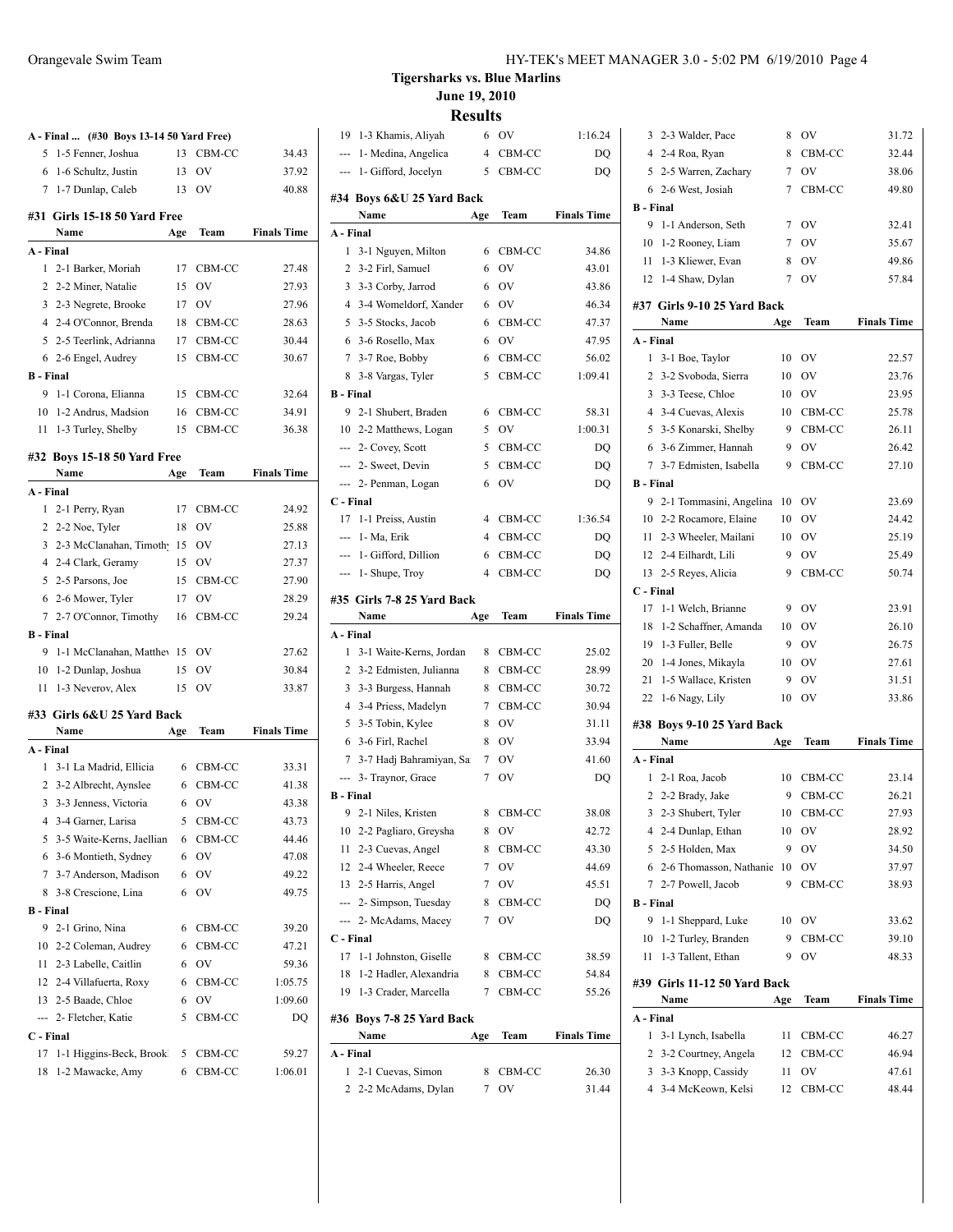**B - Final**

**C - Final**

**A - Final**

**A - Final**

**B - Final**

**A - Final**

**A - Final ... (#39 Girls 11-12 50 Yard Back)**

**Tigersharks vs. Blue Marlins June 19, 2010**

**Results**

 $\overline{1}$ 

| - ГШАІ  (#J7 ЧНІВ 11-14 JV ТАГИ DAUK) |     |           |                    |                  | #43 Girls 15-18 50 Yard Back  |             |               |                    |
|---------------------------------------|-----|-----------|--------------------|------------------|-------------------------------|-------------|---------------|--------------------|
| 5 3-5 Higby, Cora                     |     | 12 OV     | 49.25              |                  | Name                          | Age         | Team          | <b>Finals Time</b> |
| 6 3-6 Caravella, Danielle             |     | 12 OV     | 49.53              | A - Final        |                               |             |               |                    |
| 7 3-7 Todd, Ashley                    | 11  | CBM-CC    | 49.72              |                  | 1 2-1 Miner, Natalie          | 15          | <b>OV</b>     | 33.94              |
| 8 3-8 Fuller, Kate                    |     | 12 OV     | 51.08              |                  | 2 2-2 Andrus, Brooke          | 18          | CBM-CC        | 36.34              |
| ا - Final                             |     |           |                    |                  | 3 2-3 Rheault, Lynnette       | 16          | CBM-CC        | 37.01              |
| 9 2-1 Thomas, Claire                  |     | $11$ OV   | 50.17              |                  | 4 2-4 Eyman, Brooke           | 15          | <b>OV</b>     | 39.66              |
| 10 2-2 Stacy, Megan                   | 12  | CBM-CC    | 51.98              |                  | 5 2-5 Barker, Asriel          | 16          | CBM-CC        | 41.65              |
| 11 2-3 Rose, Shayla                   | 11  | <b>OV</b> | 52.41              |                  | 6 2-6 McNeal, Leilani         | 17          | CBM-CC        | 44.63              |
| 12 2-4 Coyne, May                     | 11  | <b>OV</b> | 53.81              | <b>B</b> - Final |                               |             |               |                    |
| 13 2-5 Lewis, Arica                   | 11  | CBM-CC    | 57.12              |                  | 9 1-1 Corona, Elianna         | 15          | CBM-CC        | 42.68              |
| 14 2-6 Warren, Katelyn                | 11  | OV        | 1:01.58            |                  | 10 1-2 Turley, Shelby         | 15          | CBM-CC        | 44.35              |
| 15 2-7 Lewis, Anna                    |     | 12 CBM-CC | 1:02.26            |                  |                               |             |               |                    |
| ' - Final                             |     |           |                    |                  | #44 Boys 15-18 50 Yard Back   |             |               |                    |
| 17 1-1 Borrowman, Kelsey              | 12  | CBM-CC    | 45.17              |                  | Name                          | Age         | Team          | <b>Finals Time</b> |
| 18 1-2 Graf, Ashley                   |     | 12 OV     | 54.86              | A - Final        |                               |             |               |                    |
| 19 1-3 Preston-Medina, Hop 11         |     | <b>OV</b> | 55.91              |                  | 1 1-1 Fuller, Chris           | 15          | <b>OV</b>     | 36.36              |
| 20 1-4 Medina, Arcelia                | 11  | CBM-CC    | 1:01.65            |                  | 2 1-2 Brady, Zachary          | 15          | CBM-CC        | 42.59              |
| 21 1-5 Sheppard, Brooklyn             | 11  | OV        | 1:07.74            |                  | --- 1- Molina, Jonathan       | 16          | CBM-CC        | DQ                 |
|                                       |     |           |                    |                  | #45 Girls 7-8 25 Yard Breast  |             |               |                    |
| 40 Boys 11-12 50 Yard Back            |     |           |                    |                  | Name                          | Age         | Team          | <b>Finals Time</b> |
| Name                                  | Age | Team      | <b>Finals Time</b> | A - Final        |                               |             |               |                    |
| - Final                               |     |           |                    |                  |                               | 8           | CBM-CC        | 27.11              |
| 1 1-1 Boe, Joshua                     |     | 12 OV     | 38.14              |                  | 1 2-1 Wong, Jennifer          |             |               |                    |
| 2 1-2 Todd, Ryan                      |     | 12 CBM-CC | 40.71              |                  | 2 2-2 Shupe, Marin            | 8           | CBM-CC        | 28.66              |
| 3 1-3 Bourassa, Nolan                 | 12  | - OV      | 52.20              |                  | 3 2-3 Purdy, McKenna          | 8           | CBM-CC        | 30.55              |
| 4 1-4 Fenner, Timothy                 | 11  | CBM-CC    | 53.94              |                  | 4 2-4 Tobin, Kylee            | 8           | <b>OV</b>     | 36.08              |
| 5 1-5 Green, Xander                   | 11  | CBM-CC    | 1:06.96            |                  | 5 2-5 Cuevas, Angel           | 8           | CBM-CC        | 40.51              |
| --- 1- Gordon, Skyler                 | 11  | CBM-CC    | DQ                 |                  | --- 2- Wheeler, Reece         | 7           | <b>OV</b>     | DQ                 |
| 41 Girls 13-14 50 Yard Back           |     |           |                    |                  | --- 2- Firl, Rachel           | 8           | <b>OV</b>     | DQ                 |
| Name                                  | Age | Team      | <b>Finals Time</b> |                  | --- 2- Gould, Annelyse        | 7           | <b>OV</b>     | DQ                 |
| . - Final                             |     |           |                    | <b>B</b> - Final |                               |             |               |                    |
| 1 2-1 Portillo, Priscilla             | 13  | CBM-CC    | 37.93              |                  | 9 1-1 Burgess, Carly          | 8           | <b>OV</b>     | 35.64              |
| 2 2-2 Trevino, Riley                  | 13  | <b>OV</b> | 39.35              |                  | 10 1-2 Niles, Kristen         |             | 8 CBM-CC      | 44.53              |
| 3 2-3 Miner, Mackenzie                |     | 14 OV     | 41.84              |                  | 11 1-3 Stanfield, Aubree      | $7^{\circ}$ | <b>OV</b>     | 47.01              |
| 4 2-4 Sherer, Katy                    |     | 13 CBM-CC | 43.66              |                  | --- 1- Priess, Madelyn        | 7           | CBM-CC        | DQ                 |
| 5 2-5 Graf, Haley                     | 14  | <b>OV</b> | 44.70              |                  | --- 1- Brady, Hannah          | 8           | CBM-CC        | DQ                 |
| 6 2-6 DeCesare, Brittany              |     | 14 CBM-CC | 49.72              |                  | #46 Boys 7-8 25 Yard Breast   |             |               |                    |
| 7 2-7 Thomasson, Sophia               | 13  | - OV      | 50.50              |                  | Name                          | Age         | Team          | <b>Finals Time</b> |
| 8 2-8 Mekata, Midori                  | 13  | CBM-CC    | 52.18              | A - Final        |                               |             |               |                    |
| - Final                               |     |           |                    |                  | 1 2-1 Sullivan, Nathan        | 8           | CBM-CC        | 28.27              |
| 9 1-1 Green, Kara                     |     | 13 CBM-CC | 49.23              |                  | --- 2- Kliewer, Evan          | 8           | <b>OV</b>     | DQ                 |
|                                       |     |           |                    |                  | --- 2- Shaw, Dylan            | 7           | <b>OV</b>     | DQ                 |
| 42 Boys 13-14 50 Yard Back            |     |           |                    |                  | --- 2- Anderson, Seth         | 7           | OV            | DQ                 |
| Name                                  | Age | Team      | <b>Finals Time</b> |                  | --- 2- Cuevas, Simon          | 8           | CBM-CC        | DQ                 |
| - Final                               |     |           |                    | <b>B</b> - Final |                               |             |               |                    |
| 1 1-1 Andrus, Henry                   | 14  | CBM-CC    | 35.52              |                  | --- 1- Rooney, Liam           | 7           | <sub>OV</sub> | DQ                 |
| 2 1-2 Asbenson, Rydell                | 13  | <b>OV</b> | 42.59              |                  |                               |             |               |                    |
| 3 1-3 Schultz, Justin                 | 13  | OV        | 48.76              |                  | #47 Girls 9-10 25 Yard Breast |             |               |                    |
| 4 1-4 Molina, David                   | 13  | CBM-CC    | 50.64              |                  | Name                          | Age         | Team          | <b>Finals Time</b> |
| --- 1- Fenner, Joshua                 | 13  | CBM-CC    | DQ                 | A - Final        |                               |             |               |                    |
|                                       |     |           |                    |                  | 1 2-1 Bailey, Katelynn        |             | 10 OV         | 23.24              |
|                                       |     |           |                    |                  | 2 2-2 Tinay, Ryla             |             | 10 OV         | 27.30              |
|                                       |     |           |                    |                  | 3 2-3 Cuevas, Alexis          |             | 10 CBM-CC     | 27.87              |

| 4                | 2-4 Rocamore, Elaine           | 10  | ov        | 28.50              |
|------------------|--------------------------------|-----|-----------|--------------------|
|                  | 5 2-5 Mavy, Marissa            | 10  | CBM-CC    | 28.53              |
|                  | 6 2-6 Nanoo, Krystle           | 9   | CBM-CC    | 29.56              |
|                  | 7 2-7 Fuller, Belle            | 9   | OV        | 30.85              |
| <b>B</b> - Final |                                |     |           |                    |
| 9                | 1-1 Wheeler, Mailani           | 10  | <b>OV</b> | 29.31              |
| 10               | 1-2 Broda, Gabbey              | 9   | <b>OV</b> | 30.96              |
| 11               | 1-3 Edmisten, Isabella         | 9   | CBM-CC    | 34.36              |
|                  | 12 1-4 Miner, Malia            | 9   | <b>OV</b> | 34.42              |
|                  | 13 1-5 Eigenman, Faith         | 9   | CBM-CC    | 36.05              |
|                  | --- 1- Zimmer, Hannah          | 9   | OV        | DO                 |
|                  |                                |     |           |                    |
|                  | #48 Boys 9-10 25 Yard Breast   |     |           |                    |
|                  | Name                           | Age | Team      | <b>Finals Time</b> |
| A - Final        |                                |     |           |                    |
| 1                | 2-1 Portillo, Marcello         | 10  | CBM-CC    | 20.44              |
| 2                | 2-2 Roa, Jacob                 | 10  | CBM-CC    | 27.51              |
| 3                | 2-3 Shubert, Tyler             | 10  | CBM-CC    | 28.30              |
|                  | 4 2-4 Bourassa, Adrien         | 10  | 0V        | 28.34              |
| 5                | 2-5 Guthrie, Jared             | 10  | CBM-CC    | 30.30              |
|                  | 6 2-6 Shaw, Travis             | 9   | OV        | 31.39              |
|                  | 7 2-7 Thomasson, Nathanie      | 10  | OV        | 39.96              |
|                  | --- 2- Rose, Jakob             | 9   | OV        | DQ                 |
| <b>B</b> - Final |                                |     |           |                    |
| 9                | 1-1 Pridgen-Daniels, Gab       | 10  | CBM-CC    | 23.36              |
| 10               | 1-2 Holden, Max                | 9   | OV        | 32.06              |
|                  |                                |     |           |                    |
| 11               |                                | 9   | CBM-CC    | 38.46              |
|                  | 1-3 Monroe, James              |     |           |                    |
|                  | #49 Girls 11-12 50 Yard Breast |     |           |                    |
|                  | Name                           | Age | Team      | <b>Finals Time</b> |
| A - Final        |                                |     |           |                    |
| 1                | 3-1 Caravella, Danielle        | 12  | OV        | 44.43              |
|                  | 2 3-2 Thomas, Chloe            | 12  | OV        | 45.21              |
| 3                | 3-3 Palasigue, Carissa         | 11  | CBM-CC    | 47.28              |
|                  | 4 3-4 Bujanda, Miya            | 11  | OV        | 48.19              |
|                  | 5 3-5 Andrus, Morgan           | 11  | CBM-CC    | 48.29              |
| 6                | 3-6 Edmisten, Rebecca          | 11  | CBM-CC    | 48.77              |
|                  | 7 3-7 Fuller, Kate             | 12  | OV        | 48.88              |
| ---              | 3- Stacy, Megan                | 12  | CBM-CC    | DQ                 |
| <b>B</b> - Final |                                |     |           |                    |
|                  | *9 2-1 Mawacke, Lisette        |     | 11 CBM-CC | 51.09              |
| *9               | 2-1 Rose, Shayla               | 11  | OV        | 51.09              |
| 11               | 2-3 Reynolds, Macey            | 11  | CBM-CC    | 52.09              |
| 12               | 2-4 Borrowman, Kelsey          | 12  | CBM-CC    | 52.12              |
| 13               | 2-5 Preston-Medina, Hop        | 11  | OV        | 54.56              |
| 14               | 2-6 Rea, Julia                 | 11  | OV        | 59.66              |
| 15               | 2-7 Mansanet, Portia           | 11  | OV        | 1:01.02            |
| 16               | 2-8 Borchardt, Chantal         | 12  | CBM-CC    | 1:14.09            |
| C - Final        |                                |     |           |                    |
| 17               | 1-1 Welch, Elise               | 12  | OV        | 41.64              |
| 18               | 1-2 Lewis, Anna                | 12  | CBM-CC    | 1:22.55            |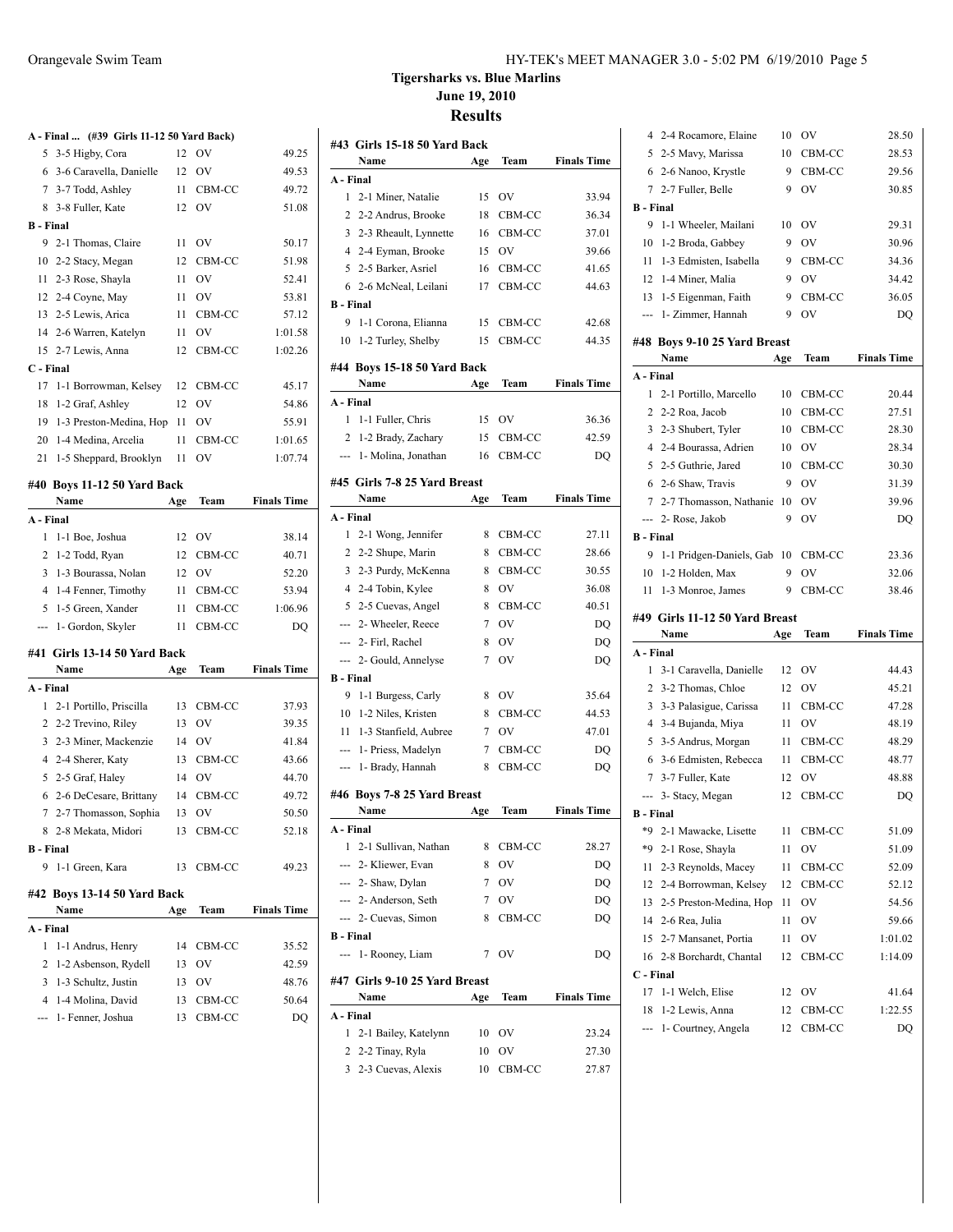| HY-TEK's MEET MANAGER 3.0 - 5:02 PM 6/19/2010 Page 6 |
|------------------------------------------------------|
|------------------------------------------------------|

### **Tigersharks vs. Blue Marlins June 19, 2010 Results**

| #50       | Boys 11-12 50 Yard Breast      |     |                |                    |
|-----------|--------------------------------|-----|----------------|--------------------|
|           | Name                           | Age | Team           | <b>Finals Time</b> |
| A - Final |                                |     |                |                    |
| 1         | 1-1 McNeal, Jaemani            | 12  | CBM-CC         | 41.06              |
| 2         | 1-2 Higdon, Tom                | 12  | CBM-CC         | 41.25              |
| 3         | 1-3 Cuevas, Carlos             | 12  | CBM-CC         | 41.76              |
| 4         | 1-4 Gordon, Skyler             | 11  | CBM-CC         | 54.67              |
| 5         | 1-5 Leanos, Luke               | 11  | OV             | 58.49              |
| ---       | 1- Hutchinson, William         | 11  | OV             | DQ                 |
| ---       | 1- Guest, Austin               | 11  | OV             | DQ                 |
|           | #51 Girls 13-14 50 Yard Breast |     |                |                    |
|           | Name                           | Age | Team           | <b>Finals Time</b> |
| A - Final |                                |     |                |                    |
| 1         | 1-1 Hanks, Jamie               | 14  | OV             | 35.85              |
| 2         | 1-2 Cuevas, Moriah             | 14  | CBM-CC         | 41.72              |
| 3         | 1-3 Corrales, Taylor           | 14  | OV             | 41.81              |
| 4         | 1-4 Miner, Mackenzie           | 14  | <b>OV</b>      | 48.05              |
| 5         | 1-5 DeCesare, Brittany         | 14  | CBM-CC         | 50.06              |
| ---       | 1- Guest, Katie                | 13  | O <sub>V</sub> | DQ                 |
| #52       | Boys 13-14 50 Yard Breast      |     |                |                    |
|           | Name                           | Age | Team           | <b>Finals Time</b> |
| A - Final |                                |     |                |                    |
| 1         | 1-1 Kemper, Keaton             | 14  | CBM-CC         | 34.07              |
| 2         | 1-2 Colford, Alex              | 13  | CBM-CC         | 37.44              |
| 3         | 1-3 Andrus, Henry              | 14  | CBM-CC         | 40.29              |
| 4         | 1-4 Dunlap, Caleb              | 13  | OV             | 48.85              |
|           | #53 Girls 15-18 50 Yard Breast |     |                |                    |
|           | Name                           | Age | Team           | <b>Finals Time</b> |
| A - Final |                                |     |                |                    |
| 1         | 1-1 Teerlink, Adrianna         | 17  | CBM-CC         | 38.12              |
| 2         | 1-2 Clark, Chantel             | 17  | OV             | 39.42              |
| 3         | 1-3 Rheault, Lynnette          | 16  | CBM-CC         | 40.82              |
| 4         | 1-4 Asbenson, Victoria         | 16  | <b>OV</b>      | 41.42              |
| 5         | 1-5 Engel, Audrey              | 15  | CBM-CC         | 42.97              |
| 6         | 1-6 Andrus, Madsion            | 16  | CBM-CC         | 44.10              |
| 7         | 1-7 Barker, Asriel             | 16  | CBM-CC         | 46.96              |
| 8         | 1-8 Turley, Shelby             | 15  | CBM-CC         | 47.55              |
|           | #54 Boys 15-18 50 Yard Breast  |     |                |                    |
|           | Name                           | Age | Team           | <b>Finals Time</b> |
| A - Final |                                |     |                |                    |
| 1         | 1-1 Noe, Tyler                 | 18  | OV             | 35.23              |
| 2         | 1-2 O'Connor, Timothy          | 16  | CBM-CC         | 35.49              |
| 3         | 1-3 Molina, Jonathan           | 16  | CBM-CC         | 37.39              |
| 4         | 1-4 Fuller, Chris              | 15  | OV             | 38.01              |
| 5         | 1-5 Dunlap, Joshua             | 15  | OV             | 39.67              |
| 6         | 1-6 Parsons, Joe               | 15  | CBM-CC         | 40.59              |
| 7         | 1-7 Brady, Zachary             | 15  | CBM-CC         | 46.41              |
|           | 1- Clark, Geramy               | 15  | OV             | DQ                 |
|           |                                |     |                |                    |
|           |                                |     |                |                    |

|                  | #55 Girls 7-8 50 Yard Free  |        |           |                    |
|------------------|-----------------------------|--------|-----------|--------------------|
|                  | Name                        | Age    | Team      | <b>Finals Time</b> |
| A - Final        |                             |        |           |                    |
| 1                | 3-1 Purdy, McKenna          | 8      | CBM-CC    | 42.42              |
| 2                | 3-2 Waite-Kerns, Jordan     | 8      | CBM-CC    | 43.44              |
| 3                | 3-3 Anderson, Faith         | 8      | OV        | 47.07              |
| 4                | 3-4 Miles, Markeia          | 8      | OV        | 54.90              |
| 5                | 3-5 Burgess, Carly          | 8      | OV        | 57.50              |
| 6                | 3-6 Simpson, Tuesday        | 8      | CBM-CC    | 58.59              |
| 7                | 3-7 Wilhelms, Isabella      | 7      | <b>OV</b> | 58.79              |
| 8                | 3-8 Burgess, Hannah         | 8      | CBM-CC    | 1:01.35            |
| <b>B</b> - Final |                             |        |           |                    |
| 9                | 2-1 Pagliaro, Greysha       | 8      | OV        | 57.93              |
| 10               | 2-2 Johnston, Giselle       | 8      | CBM-CC    | 1:01.68            |
| 11               | 2-3 Stanfield, Aubree       | 7      | OV        | 1:05.98            |
|                  | 12 2-4 Niles, Kristen       | 8      | CBM-CC    | 1:08.61            |
|                  | 13 2-5 Traynor, Grace       | 7      | OV        | 1:34.24            |
| 14               | 2-6 Harris, Angel           | 7      | <b>OV</b> | 1:39.06            |
| C - Final        |                             |        |           |                    |
| 17               | 1-1 Mavy, Emma              | 7      | CBM-CC    | 1:28.01            |
| 18               | 1-2 Hadler, Alexandria      | 8      | CBM-CC    | 1:40.14            |
| 19               | 1-3 Crader, Marcella        | 7      | CBM-CC    | 1:41.15            |
|                  |                             |        |           |                    |
|                  | #56 Boys 7-8 50 Yard Free   |        |           |                    |
|                  | Name                        | Age    | Team      | <b>Finals Time</b> |
| A - Final<br>1   | 2-1 McAdams, Dylan          | 7      | <b>OV</b> | 59.28              |
|                  | 2 2-2 Walder, Pace          | 8      | OV        | 1:01.58            |
| 3                | 2-3 West, Josiah            | 7      | CBM-CC    | 1:13.03            |
| 4                |                             | 8      | OV        | 1:16.17            |
| 5                | 2-4 Farias, Corbin          | 7      | OV        | 1:16.55            |
| <b>B</b> - Final | 2-5 Warren, Zachary         |        |           |                    |
| 9                |                             |        | <b>OV</b> |                    |
|                  | 1-1 Matthews, Bruce         | 7<br>7 |           | 1:22.75            |
| 10               | 1-2 Heath, Jackson          |        | OV        | 1:26.82            |
| 11               | 1-3 Hann, Noel              | 8      | OV        | 1:38.32            |
|                  | #57 Girls 9-10 50 Yard Free |        |           |                    |
|                  | Name                        | Age    | Team      | <b>Finals Time</b> |
| A - Final        |                             |        |           |                    |
| 1                | 2-1 Rocamore, Elaine        | 10     | OV        | 38.49              |
|                  | 2 2-2 Boe, Taylor           | 10     | OV        | 40.69              |
| 3                | 2-3 Svoboda, Sierra         | 10     | OV        | 41.65              |
| 4                | 2-4 Teese, Chloe            | 10     | OV        | 42.22              |
| 5                | 2-5 Cuevas, Alexis          | 10     | CBM-CC    | 45.34              |
| 6                | 2-6 Mavy, Marissa           | 10     | CBM-CC    | 47.96              |
| <b>B</b> - Final |                             |        |           |                    |
| 9                | 1-1 Eilhardt, Lili          | 9      | OV        | 45.70              |
| 10               | 1-2 Schaffner, Amanda       | 10     | OV        | 46.13              |
| 11               | 1-3 Fuller, Belle           | 9      | OV        | 49.25              |
| 12               | 1-4 McAdams, Sydney         | 9      | OV        | 52.60              |
| 13               | 1-5 Nagy, Lily              | 10     | OV        | 55.81              |
| 14               | 1-6 Broda, Gabbev           | 9      | OV        | 56.14              |
| 15               | 1-7 Pierre-Russo, Naomi     | 9      | OV        | 1:17.60            |
|                  |                             |        |           |                    |

|                       | #58 Boys 9-10 50 Yard Free<br>Name | Age | Team      | <b>Finals Time</b> |
|-----------------------|------------------------------------|-----|-----------|--------------------|
| A - Final             |                                    |     |           |                    |
| 1                     | 2-1 Portillo, Marcello             | 10  | CBM-CC    | 35.14              |
| 2                     | 2-2 Roa, Jacob                     | 10  | CBM-CC    | 41.75              |
| 3                     | 2-3 Rose, Jakob                    | 9   | OV        | 42.74              |
|                       | *4 2-4 Montieth, Anthony           | 9   | <b>OV</b> | 43.53              |
|                       | *4 2-4 Guthrie, Jared              | 10  | CBM-CC    | 43.53              |
| 6                     | 2-6 Shaw, Travis                   | 9   | <b>OV</b> | 49.00              |
| 7                     | 2-7 Bourassa, Adrien               | 10  | OV        | 50.27              |
|                       | 8 2-8 Brady, Jake                  | 9   | CBM-CC    | 54.22              |
| <b>B</b> - Final      |                                    |     |           |                    |
| 9                     | 1-1 Caron, Reed                    | 9   | <b>OV</b> | 49.35              |
| 10                    | 1-2 Monroe, James                  | 9   | CBM-CC    | 51.15              |
| 11                    | 1-3 Dunlap, Ethan                  | 10  | OV        | 55.22              |
| 12                    | 1-4 Sheppard, Luke                 | 10  | OV        | 59.71              |
| 13                    | 1-5 Tallent, Ethan                 | 9   | OV        | 1:19.70            |
|                       |                                    |     |           |                    |
|                       | #59 Girls 11-12 100 Yard Free      |     |           |                    |
|                       | Name                               | Age | Team      | <b>Finals Time</b> |
| A - Final             |                                    |     |           |                    |
| 1                     | 3-1 Teerlink, Olivia               | 12  | CBM-CC    | 1:20.09            |
|                       | 2 3-2 Dummett, Emily               | 12  | OV        | 1:20.71            |
| 3                     | 3-3 Higby, Cora                    | 12  | OV        | 1:21.62            |
|                       | 4 3-4 Fuller, Kate                 | 12  | OV        | 1:24.47            |
| 5                     | 3-5 McKeown, Kelsi                 | 12  | CBM-CC    | 1:26.94            |
| 6                     | 3-6 Andrus, Morgan                 | 11  | CBM-CC    | 1:29.69            |
| 7                     | 3-7 Thomas, Claire                 | 11  | OV        | 1:34.00            |
| 8<br><b>B</b> - Final | 3-8 Medina, Arcelia                | 11  | CBM-CC    | 1:37.50            |
| 9                     | 2-1 Edmisten, Rebecca              | 11  | CBM-CC    | 1:32.28            |
| 10                    | 2-2 Coyne, May                     | 11  | OV        | 1:39.34            |
| 11                    | 2-3 Martinez, Isabella             | 11  | CBM-CC    | 1:42.48            |
| 12                    | 2-4 Warren, Katelyn                | 11  | OV        | 1:48.77            |
| 13                    | 2-5 Borchardt, Chantal             | 12  | CBM-CC    | 1:52.62            |
| 14                    | 2-6 Rea, Julia                     | 11  | OV        | 1:52.91            |
| 15                    | 2-7 Lewis, Arica                   | 11  | CBM-CC    | 1:59.92            |
| C - Final             |                                    |     |           |                    |
| 17                    | 1-1 Welch, Kyleigh                 | 12  | - OV      | 1:15.02            |
| 18                    | 1-2 Knopp, Cassidy                 |     | 11 OV     | 1:32.90            |
| 19                    | 1-3 Graf, Ashley                   | 12  | OV        | 1:36.33            |
| 20                    | 1-4 Sheppard, Brooklyn             | 11  | OV        | 2:00.01            |
|                       | #60 Boys 11-12 100 Yard Free       |     |           |                    |
|                       | Name                               | Age | Team      | <b>Finals Time</b> |
| A - Final             |                                    |     |           |                    |
| 1                     | 2-1 Guthrie, Kyle                  | 12  | CBM-CC    | 1:10.90            |
|                       | 2 2-2 Todd, Ryan                   | 12  | CBM-CC    | 1:14.07            |
|                       | 3 2-3 Higdon, Tom                  | 12  | CBM-CC    | 1:16.85            |
|                       | 4 2-4 Guest, Austin                | 11  | OV        | 1:25.99            |
|                       | 5 2-5 Schultz, Jacob               | 12  | OV        | 1:33.18            |
|                       | 6 2-6 Fenner, Timothy              | 11  | CBM-CC    | 1:42.56            |
| 7                     | 2-7 Bourassa, Nolan                | 12  | OV        | 1:58.32            |
| <b>B</b> - Final      |                                    |     |           |                    |
| 9                     | 1-1 Green, Xander                  | 11  | CBM-CC    | 1:50.25            |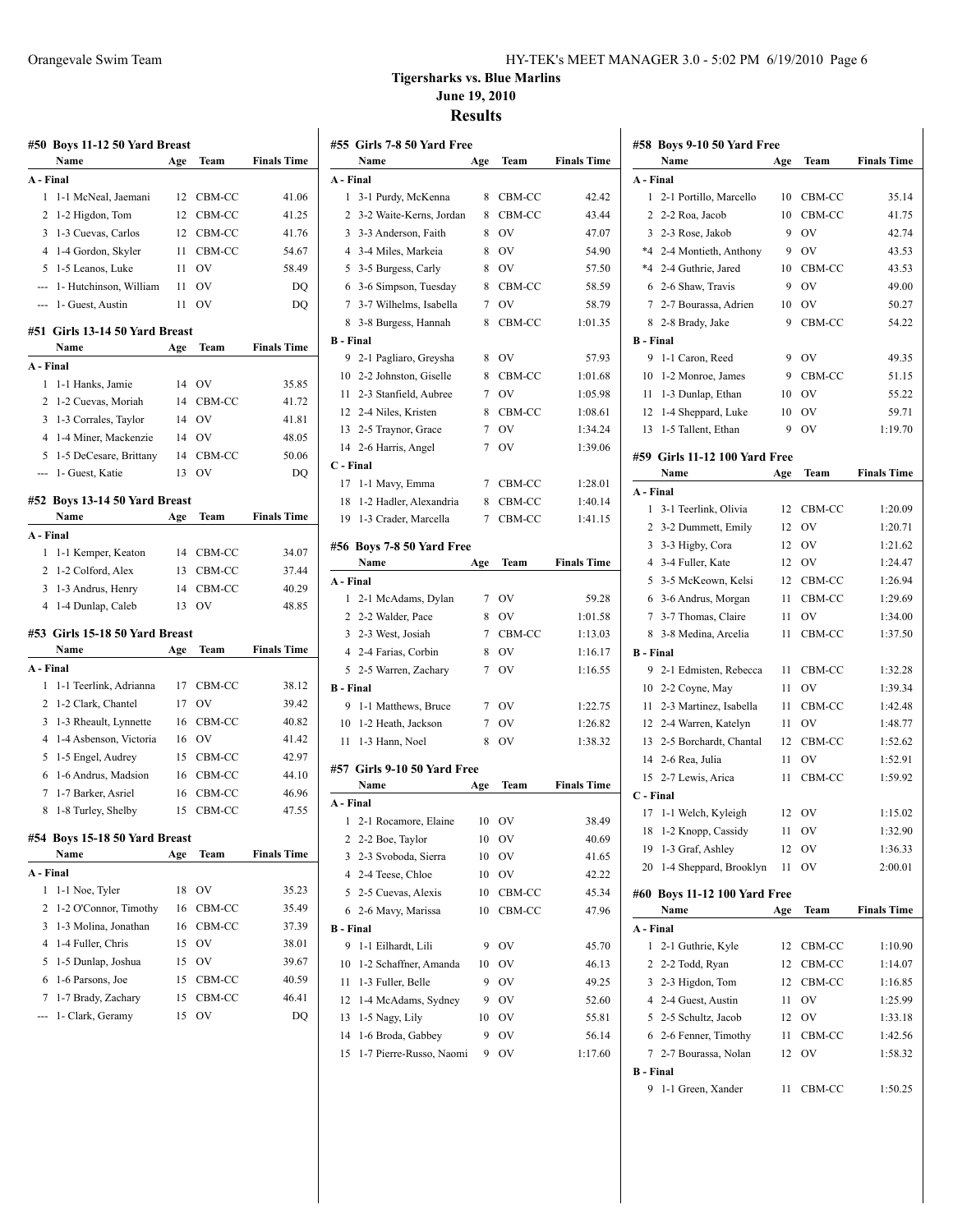|                  | B - Final  (#60 Boys 11-12 100 Yard Free) |     |           |                    |
|------------------|-------------------------------------------|-----|-----------|--------------------|
| 10               | 1-2 Rea, Daniel                           | 12  | OV        | 2:00.58            |
| 11 -             | 1-3 Hutchinson, William 11                |     | <b>OV</b> | 2:24.70            |
|                  | #61 Girls 13-14 100 Yard Free             |     |           |                    |
|                  | Name                                      | Age | Team      | <b>Finals Time</b> |
| A - Final        |                                           |     |           |                    |
| 1                | 1-1 Portillo, Priscilla                   | 13  | CBM-CC    | 1:06.63            |
| $\overline{c}$   | 1-2 Cuevas, Moriah                        | 14  | CBM-CC    | 1:13.72            |
| 3                | 1-3 Trevino, Riley                        |     | 13 OV     | 1:16.15            |
| 4                | 1-4 Guest, Katie                          |     | 13 OV     | 1:17.37            |
| 5                | 1-5 Corrales, Taylor                      |     | 14 OV     | 1:22.39            |
| 6                | 1-6 Thomasson, Sophia                     | 13  | OV.       | 1:31.36            |
| $7\overline{ }$  | 1-7 Sherer, Katy                          | 13  | CBM-CC    | 1:31.95            |
| 8                | 1-8 Mekata, Midori                        | 13  | CBM-CC    | 1:38.56            |
|                  | #62 Boys 13-14 100 Yard Free              |     |           |                    |
|                  | Name                                      | Age | Team      | <b>Finals Time</b> |
| A - Final        |                                           |     |           |                    |
| 1                | 1-1 Kemper, Keaton                        |     | 14 CBM-CC | 1:00.96            |
| 2                | 1-2 McLean, Lucas                         | 14  | <b>OV</b> | 1:01.83            |
| 3                | 1-3 Fuller, Ryan                          |     | 14 OV     | 1:04.91            |
| 4                | 1-4 Asbenson, Rydell                      |     | 13 OV     | 1:16.26            |
| 5                | 1-5 Schultz, Justin                       | 13  | <b>OV</b> | 1:25.88            |
|                  | 6 1-6 Dunlap, Caleb                       | 13  | <b>OV</b> | 1:29.96            |
|                  | #63   Girls 15-18 100 Yard Free           |     |           |                    |
|                  | Name                                      | Age | Team      | <b>Finals Time</b> |
| A - Final        |                                           |     |           |                    |
| 1                | 2-1 O'Connor, Brenda                      | 18  | CBM-CC    | 59.72              |
| $\overline{2}$   | 2-2 Miner, Natalie                        | 15  | OV        | 59.73              |
|                  | 3 2-3 Barker, Moriah                      | 17  | CBM-CC    | 59.80              |
|                  | 4 2-4 Engel, Audrey                       | 15  | CBM-CC    | 1:08.90            |
|                  | 5 2-5 Andrus, Brooke                      | 18  | CBM-CC    | 1:14.44            |
|                  | 6 2-6 Eyman, Brooke                       | 15  | OV        | 1:18.50            |
| <b>B</b> - Final |                                           |     |           |                    |
| 9.               | 1-1 Corona, Elianna                       | 15  | CBM-CC    | 1:15.67            |
|                  | 10 1-2 McNeal, Leilani                    | 17  | CBM-CC    | 1:18.25            |
|                  | #64 Boys 15-18 100 Yard Free              |     |           |                    |
|                  | Name                                      | Age | Team      | Finals Time        |
| A - Final        |                                           |     |           |                    |
| 1                | 1-1 Clark, Geramy                         | 15  | <b>OV</b> | 1:01.55            |
| 2                | 1-2 Parsons, Joe                          | 15  | CBM-CC    | 1:02.62            |
| 3                | 1-3 O'Connor, Timothy                     | 16  | CBM-CC    | 1:06.38            |
| 4                | 1-4 Dunlap, Joshua                        | 15  | <b>OV</b> | 1:08.25            |
| 5                | 1-5 Mower, Tyler                          | 17  | <b>OV</b> | 1:15.28            |
| 6                | 1-6 Neverov, Alex                         | 15  | OV        | 1:15.51            |
|                  |                                           |     |           |                    |
|                  | #65 Girls 7-8 25 Yard Fly<br>Name         | Age | Team      | <b>Finals Time</b> |
| A - Final        |                                           |     |           |                    |
| 1                | 2-1 Wong, Jennifer                        | 8   | CBM-CC    | 28.81              |
| 2                | 2-2 Waite-Kerns, Jordan                   | 8   | CBM-CC    | 29.72              |
| 3                | 2-3 Firl, Rachel                          | 8   | <b>OV</b> | 37.91              |
|                  | 4 2-4 Priess, Madelyn                     | 7   | CBM-CC    | 40.11              |
|                  |                                           |     |           |                    |

**Tigersharks vs. Blue Marlins June 19, 2010**

| Ш<br>311<br>৲<br>↖ |
|--------------------|
|--------------------|

|                  |                                   | ะงน. |               |                    |
|------------------|-----------------------------------|------|---------------|--------------------|
|                  | --- 2- Anderson, Faith            | 8    | <sub>OV</sub> | DQ                 |
|                  | --- 2- Gould, Annelyse            | 7    | $\hbox{OV}$   | DQ                 |
| ---              | 2- Shupe, Marin                   | 8    | CBM-CC        | DQ                 |
| <b>B</b> - Final |                                   |      |               |                    |
| 9                | 1-1 Miles, Markeia                | 8    | OV            | 30.93              |
| 10               | 1-2 Purdy, McKenna                | 8    | CBM-CC        | 31.53              |
| 11               | 1-3 Edmisten, Julianna            | 8    | CBM-CC        | 35.23              |
| 12               | 1-4 Stanfield, Aubree             | 7    | OV            | 37.81              |
| 13               | 1-5 Wilhelms, Isabella            | 7    | OV            | 41.91              |
| 14               | 1-6 Wheeler, Reece                | 7    | OV            | 51.07              |
| ---              | 1- Mavy, Emma                     | 7    | CBM-CC        | DQ                 |
| ---              | 1- Brady, Hannah                  | 8    | CBM-CC        | DQ                 |
|                  | #66 Boys 7-8 25 Yard Fly          |      |               |                    |
|                  | Name                              | Age  | Team          | <b>Finals Time</b> |
| A - Final        |                                   |      |               |                    |
| 1                | 2-1 Cuevas, Simon                 | 8    | CBM-CC        | 27.97              |
|                  | 2 2-2 Sullivan, Nathan            | 8    | CBM-CC        | 32.59              |
|                  | 3 2-3 Warren, Zachary             | 7    | OV            | 43.49              |
|                  | --- 2- Hann, Noel                 | 8    | <b>OV</b>     | DQ                 |
|                  | --- 2- Heath, Jackson             | 7    | OV            | DQ                 |
| $\cdots$         | 2- Farias, Corbin                 | 8    | OV            | DQ                 |
| ---              | 2- Roa, Ryan                      | 8    | CBM-CC        | DQ                 |
| ---              | 2- West, Josiah                   | 7    | CBM-CC        | DQ                 |
| <b>B</b> - Final |                                   |      |               |                    |
| 9                | 1-1 Matthews, Bruce               | 7    | OV            | 46.44              |
|                  | #67 Girls 9-10 25 Yard Fly        |      |               |                    |
|                  |                                   |      |               |                    |
|                  | Name                              | Age  | Team          | <b>Finals Time</b> |
| A - Final        |                                   |      |               |                    |
| 1                | 2-1 Svoboda, Sierra               | 10   | OV            | 20.57              |
|                  | 2 2-2 Boe, Taylor                 | 10   | OV            | 24.47              |
| 3                | 2-3 Eilhardt, Lili                | 9    | OV            | 26.18              |
|                  | 4 2-4 Cisco, Lacey                | 10   | CBM-CC        | 26.86              |
| 5                | 2-5 Tinay, Ryla                   | 10   | <sub>OV</sub> | 29.30              |
|                  | 6 2-6 Barth, Taylor               | 10   | CBM-CC        | 29.49              |
|                  | 7 2-7 Nanoo, Krystle              | 9    | CBM-CC        | 36.40              |
|                  | --- 2- Konarski, Shelby           | 9    | CBM-CC        | DQ                 |
| <b>B</b> - Final |                                   |      |               |                    |
| 9                | 1-1 Welch, Brianne                | 9    | OV            | 18.86              |
| 10               | 1-2 Eigenman, Faith               | 9    | CBM-CC        | 32.82              |
| 11               | 1-3 Jones, Mikayla                | 10   | OV            | 34.91              |
| 12               | 1-4 Pierre-Russo, Naomi           | 9    | OV            | 46.14              |
|                  | 1- Tommasini, Angelina            | 10   | OV            | DQ                 |
| ---              | 1- Miner, Malia                   | 9    | OV            | DQ                 |
|                  |                                   |      |               |                    |
|                  | #68 Boys 9-10 25 Yard Fly<br>Name | Age  | Team          | <b>Finals Time</b> |
| A - Final        |                                   |      |               |                    |
| 1                | 1-1 Portillo, Marcello            | 10   | CBM-CC        | 18.19              |
| 2                | 1-2 Porter, Ethan                 | 9    | CBM-CC        | 28.22              |
| 3                | 1-3 Monroe, James                 | 9    | CBM-CC        | 32.01              |
| 4                | 1-4 Turley, Branden               | 9    | CBM-CC        | 32.64              |
| 5                | 1-5 Thomasson, Nathanie           | 10   | OV            | 44.69              |
| ---              | 1- Powell, Jacob                  | 9    | CBM-CC        | DQ                 |

|                  | #69 Girls 11-12 50 Yard Fly        |     |           |                    |
|------------------|------------------------------------|-----|-----------|--------------------|
|                  | Name                               | Age | Team      | <b>Finals Time</b> |
| A - Final        |                                    |     |           |                    |
| 1                | 2-1 Welch, Kyleigh                 | 12  | <b>OV</b> | 38.66              |
| 2                | 2-2 Dummett, Emily                 | 12  | OV        | 43.73              |
| 3                | 2-3 Gwin, Kourtney                 | 11  | OV        | 44.25              |
| 4                | 2-4 Todd, Ashley                   | 11  | CBM-CC    | 45.40              |
| 5                | 2-5 Reynolds, Macey                | 11  | CBM-CC    | 46.83              |
| 6                | 2-6 Palasigue, Carissa             | 11  | CBM-CC    | 52.59              |
| 7                | 2-7 Mansanet, Portia               | 11  | OV        | 56.14              |
| 8                | 2-8 Martinez, Isabella             | 11  | CBM-CC    | 1:03.01            |
| <b>B</b> - Final |                                    |     |           |                    |
| 9                | 1-1 Welch, Elise                   | 12  | OV        | 37.63              |
| 10               | 1-2 Courtney, Angela               | 12  | CBM-CC    | 50.15              |
| 11               | 1-3 Lynch, Isabella                | 11  | CBM-CC    | 51.71              |
| 12               | 1-4 Thomas, Chloe                  | 12  | OV        | 55.07              |
| 13               | 1-5 Mawacke, Lisette               | 11  | CBM-CC    | 58.61              |
|                  | #70 Boys 11-12 50 Yard Fly         |     |           |                    |
|                  | Name                               | Age | Team      | <b>Finals Time</b> |
| A - Final        |                                    |     |           |                    |
| 1                | 1-1 Hughes, Sean                   | 12  | OV        | 34.17              |
| 2                | 1-2 Guthrie, Kyle                  | 12  | CBM-CC    | 40.40              |
| 3                | 1-3 Boe, Joshua                    | 12  | OV        | 41.52              |
| 4                | 1-4 Cuevas, Carlos                 | 12  | CBM-CC    | 44.31              |
| 5                | 1-5 McNeal, Jaemani                | 12  | CBM-CC    | 44.60              |
| 6                | 1-6 Schultz, Jacob                 | 12  | OV        | 58.64              |
| 7                | 1-7 Gordon, Skyler                 | 11  | CBM-CC    | 59.73              |
|                  |                                    |     |           |                    |
|                  | #71 Girls 13-14 50 Yard Fly        |     |           |                    |
|                  |                                    |     |           |                    |
|                  | Name                               | Age | Team      | <b>Finals Time</b> |
| A - Final        |                                    |     |           |                    |
| 1                | 1-1 Portillo, Priscilla            | 13  | CBM-CC    | 34.56              |
| 2                | 1-2 Valtman, Stefany               | 14  | <b>OV</b> | 34.92              |
| 3                | 1-3 Negrete, Alexa                 | 13  | <b>OV</b> | 36.42              |
| 4                | 1-4 Trevino, Riley                 | 13  | OV        | 40.22              |
| 5                | 1-5 Mavy, Kyla                     | 13  | CBM-CC    | 45.85              |
| 6                | 1-6 Green, Kara                    | 13  | CBM-CC    | 46.51              |
|                  |                                    |     |           |                    |
|                  | #72 Boys 13-14 50 Yard Fly<br>Name |     | Team      | <b>Finals Time</b> |
| A - Final        |                                    | Age |           |                    |
| 1                | 1-1 McLean, Lucas                  | 14  | OV        | 31.16              |
| 2                | 1-2 Fuller, Ryan                   | 14  | OV        | 32.15              |
| 3                | 1-3 Colford, Alex                  | 13  | CBM-CC    | 40.83              |
| 4                | 1-4 Norris, Andy                   | 13  | CBM-CC    | 1:00.24            |
|                  |                                    |     |           |                    |
|                  | #73 Girls 15-18 50 Yard Fly        |     |           |                    |
|                  | Name                               | Age | Team      | <b>Finals Time</b> |
| A - Final        |                                    |     |           |                    |
| 1                | 1-1 Negrete, Brooke                | 17  | OV        | 30.99              |
| 2                | 1-2 Asbenson, Victoria             | 16  | OV        | 31.04              |
| 3                | 1-3 O'Connor, Brenda               | 18  | CBM-CC    | 31.60              |
| 4                | 1-4 Rheault, Lynnette              | 16  | CBM-CC    | 37.49              |
| 5                | 1-5 Barker, Asriel                 | 16  | CBM-CC    | 39.08              |
| 6                | 1-6 Eyman, Brooke                  | 15  | OV        | 42.93              |
|                  |                                    |     |           |                    |